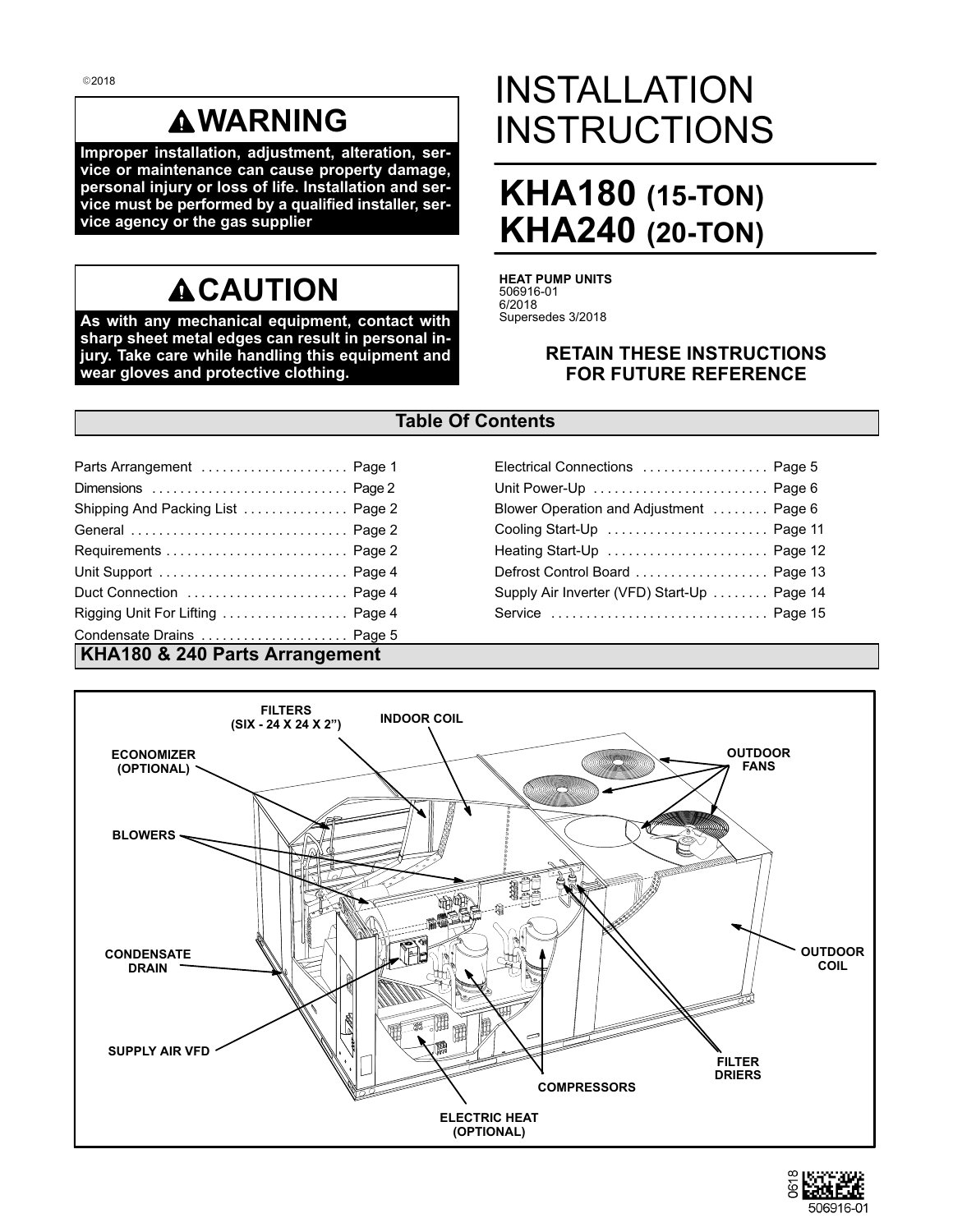### <span id="page-1-0"></span>**KHA180 & 240 Dimensions**



### **Shipping and Packing List**

### **Package 1 of 1 contains:**

1- Assembled unit

Check unit for shipping damage. Receiving party should contact last carrier immediately if shipping damage is found.

### **General**

These instructions are intended as a general guide and do not supersede local codes in any way. Authorities having jurisdiction should be consulted before installation.

KHA units have 15- and 20-ton cooling capacities. Optional electric heat is available.

Supply air inverters (variable frequency drive or VFD) are standard in all units. The blower will operate at lower speeds when cooling demand is low and increase to higher speeds when cooling demand is high. Refer to Supply Air Inverter Start-Up section.

Availability of units and options varies by brand.

### **Requirements**

The KHA unit is ETL certified for outdoor installations only at the clearances to combustible materials listed on unit nameplate and in figure [1.](#page-2-0)

Installation of KHA heat pumps must conform with standards in National Fire Protection Association (NFPA) "Standard for Installation of Air Conditioning and Ventilating Systems NFPA No. 90A," "Standard for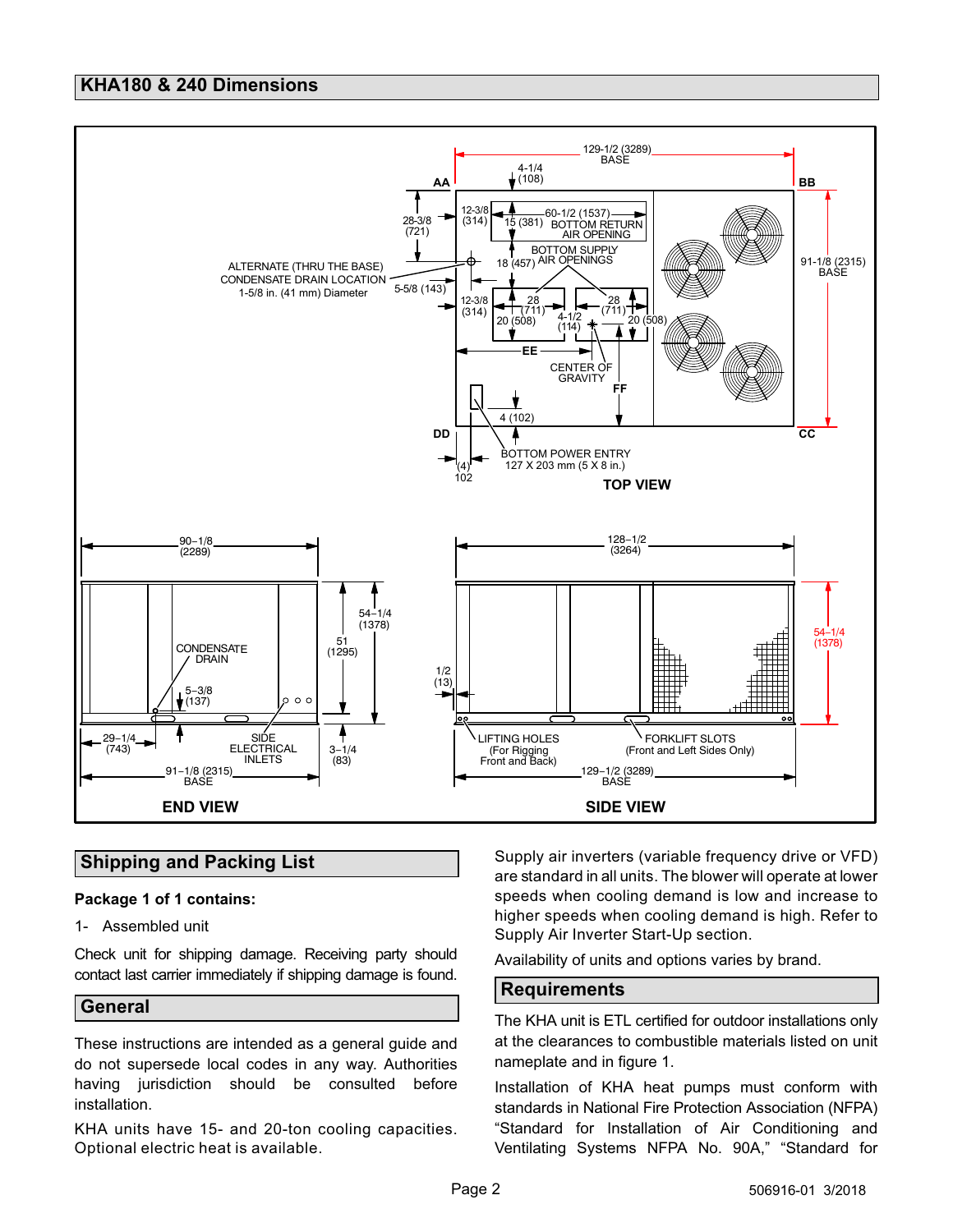<span id="page-2-0"></span>Installation of Residence Type Warm Air Heating and Air conditioning Systems NFPA No. 90B," local municipal building codes and manufacturer's installation instructions.

The National Electric Code (ANSI/NFPA No. 70-1984) is available from:

> National Fire Protection Association 470 Atlantic Avenue Boston, MA 02210



**FIGURE 1**

| <sup>1</sup> Unit<br>Clearance | in.(mm) | in.(mm) | in.(mm) | in.(mm) | Top<br>Clearance |
|--------------------------------|---------|---------|---------|---------|------------------|
| Service                        | 45      | 36      | 36      | 66      | Unob-            |
| Clearance                      | (1143)  | (914)   | (914)   | (1676)  | structed         |
| Minimum Opera-                 | 45      | 36      | 36      | 41      | Unob-            |
| tion Clearance                 | (1143)  | (914)   | (914)   | (1041)  | structed         |

Note - Entire perimeter of unit base requires support when elevated above mounting surface.

**Service Clearance - Required for removal of serviceable parts.** 

**Minimum Operation Clearance** - Required clearance for proper unit operation.

# **WARNING**



**Electric shock hazard and danger of explosion. Can cause injury, death or product or property damage. Turn off gas and electrical power to unit before performing any maintenance or servicing operations on the unit. Follow lighting instructions attached to unit when putting unit back into operation and after service or maintenance.**

# **ANOTICE**

### **Roof Damage!**

**This system contains both refrigerant and oil. Some rubber roofing material may absorb oil, causing the rubber to swell. Bubbles in the rubber roofing material can cause leaks. Protect the roof surface to avoid exposure to refrigerant and oil during service and installation. Failure to follow this notice could result in damage to roof surface.**

The KHA unit is ETL/CSA certified as a heat pump with cooling and with or without auxiliary electric heat for non-residential use only at the clearances to combustible materials as listed on the unit nameplate and in figure 1.

Installation of ETL/CSA certified units must conform with current standard C273.5 "Installation Requirements for Heat Pumps" and applicable local codes. Authorities having jurisdiction should be consulted before installation.

Use of this unit as a construction heater or air conditioner is not recommended during any phase of construction. Very low return air temperatures, harmful vapors and operation of the unit with clogged or misplaced filters will damage the unit.

If this unit has been used for heating or cooling of buildings or structures under construction, the following conditions must be met or the warranty will be void:

- A room thermostat must control the unit. The use of fixed jumpers that will provide continuous heating or cooling is not allowed.
- A pre-filter must be installed at the entry to the return air duct.
- The return air duct must be provided and sealed to the unit.
- Return air temperature range between 55°F (13°C) and 80°F (27°C) must be maintained.
- Air filters must be replaced and pre-filter must be removed upon construction completion.
- The unit components, duct system, air filters and evaporator coil must be thoroughly cleaned following final construction clean-up.
- The unit operating conditions (including airflow, cooling operation, and heating operation) must be verified according to these installation instructions.

# **IMPORTANT**

**The Clean Air Act of 1990 bans the intentional venting of refrigerant (CFC's and HCFC's) as of July 1, 1992. Approved methods of recovery, recycling or reclaiming must be followed. Fines and/or incarceration may be levied for non-compliance.**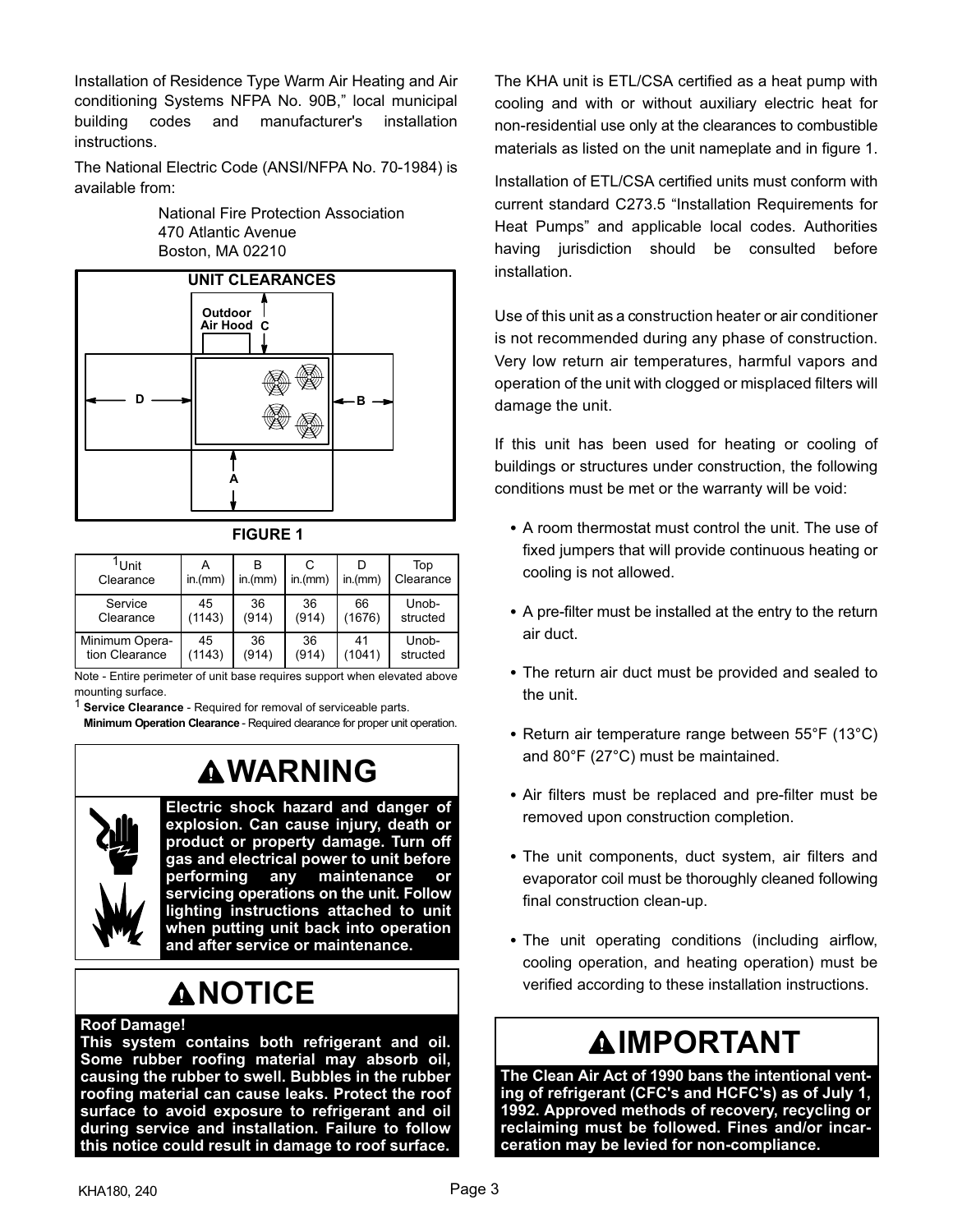### <span id="page-3-0"></span>**Unit Support**

*NOTE - Securely fasten roof frame to roof per local codes.*

### **A-Downflow Discharge Application**

### **Roof Mounting with LARMF18/36**

- 1- The LARMF18/36 roof mounting frame must be installed, flashed and sealed in accordance with the instructions provided with the frame.
- 2- The LARMF18/36 roof mounting frame should be square and level to 1/16" per linear foot (5mm per linear meter) in any direction.
- 3- Duct must be attached to the roof mounting frame and not to the KHA unit; supply and return plenums must be installed before setting the unit.
- 4- Trim and discard any pieces of exposed insulation which extend past the edges of the roof mounting frame.

### **Installer's Roof Mounting Frame**

Many types of roof frames can be used to install the KHA unit, depending upon different roof structures. Items to keep in mind when using the building frame or supports are:

- 1- The KHA base is fully enclosed and insulated, so an enclosed frame is not required.
- 2- The frames or supports must be constructed with non-combustible materials and should be square and level to 1/16" per linear foot (5mm per linear meter) in any direction.
- 3- Frame or supports must be high enough to prevent any form of moisture from entering unit. Recommended minimum frame height is 14" (356mm).
- 4- Duct must be attached to the roof mounting frame and not to the KHA unit. Supply and return plenums must be installed before setting the unit.
- 5- Units require support along all four sides of unit base. Supports must be constructed of steel or suitably treated wood materials.

*NOTE-When installing an KHA unit on a combustible surface for downflow discharge applications, the LARMF18/36 roof mounting frame is required.*

### **B-Horizontal Discharge Applications**

- 1- Units installed in horizontal airflow applications must use an LARMFH18/36 horizontal roof mounting frame. The supply air duct connects to the horizontal supply air opening on the LARMFH18/36. The return air duct connects to the unit horizontal return air opening. Refer to unit dimensions.
- 2- Specified installation clearances must be maintained when installing KHA units. Refer to figure [1.](#page-2-0)
- 3- Top of support slab should be at least 4" (102mm) above the finished grade and located so no run-off water from higher ground can collect around the unit.
- 4- Units require support along all four sides of unit base. Supports must be constructed of steel or suitably treated wood materials.

### **Duct Connection**

All exterior ducts, joints, and openings in roof or building walls must be insulated and weatherproofed with flashing and sealing compounds in accordance with applicable codes. Any duct passing through an unconditioned space must be insulated.

# **! CAUTION**

**In downflow applications, do not drill or punch holes in base of unit. Leaking in roof may occur if unit base is punctured.**

### **Rigging Unit For Lifting**

- 1- Detach wooden base protection before rigging.
- 2- Connect rigging to the unit base using both holes in each corner. See figure 2.
- 3- All panels must be in place for rigging.
- 4- Place field‐provided H‐style pick in place just above top edge of unit. Frame must be of adequate strength and length. (H-style pick prevents damage to top of unit.)



**FIGURE 2**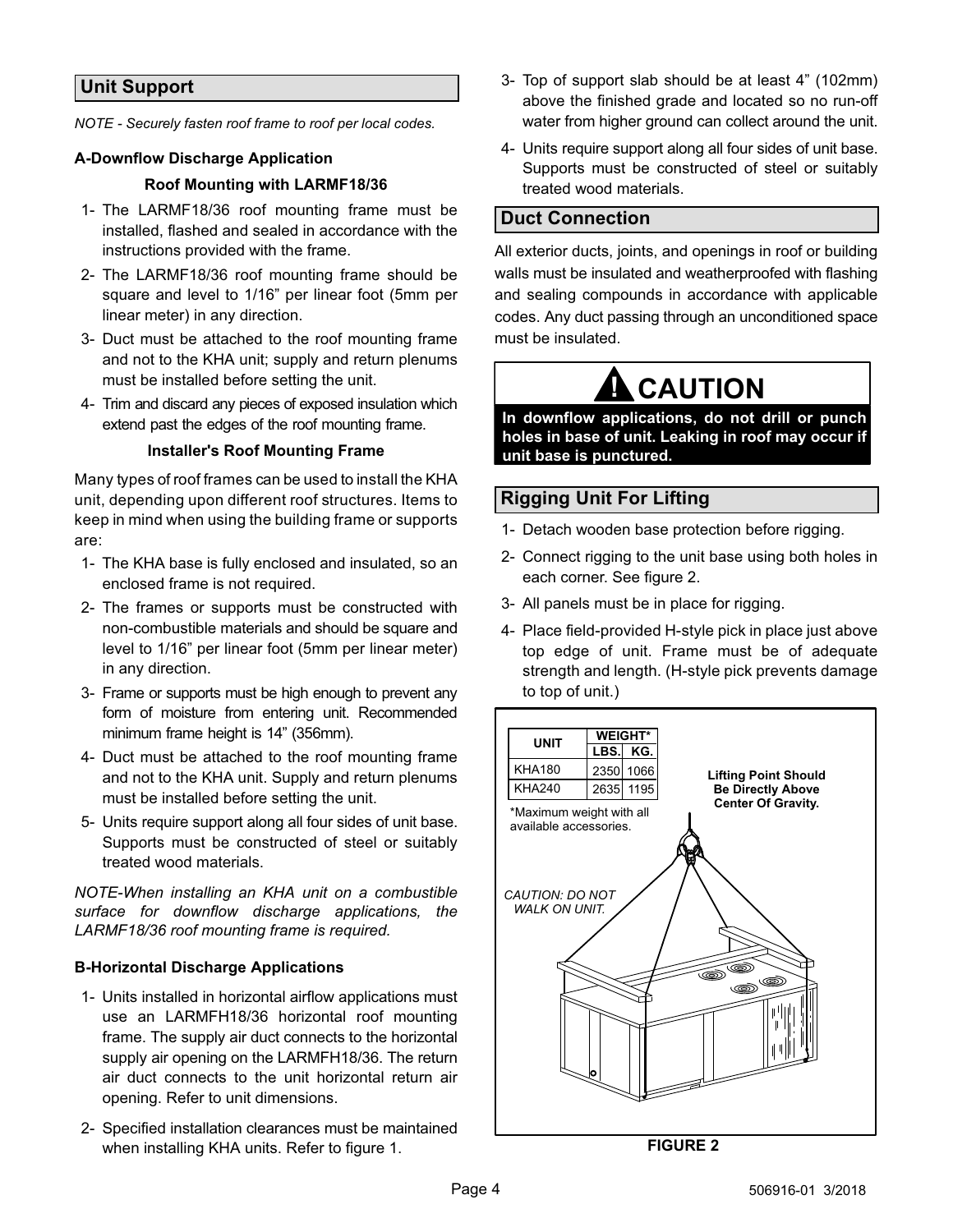### <span id="page-4-0"></span>**Condensate Drains**

Remove plug and make drain connection to the 1" N.P.T. drain coupling provided on unit. A trap must be installed between drain connection and an open vent for proper condensate removal. See figure 3 or 4. It is sometimes acceptable to drain condensate onto the roof or grade; however, a tee should be fitted to the trap to direct condensate downward. The condensate line must be vented. Check local codes concerning condensate disposal. Refer to pages 2 and 3 for condensate drain location.

*Note - The drain pan is made with a glass reinforced engineered plastic capable of withstanding typical joint torque but can be damaged with excessive force. Tighten pipe nipple hand tight and turn an additional quarter turn.*







**FIGURE 4**

### **Electrical Connections**

# **WARNING**

**Electric shock hazard. Can cause injury or death. Before attempting to perform any service or maintenance, turn the electrical power to unit OFF at disconnect switch(es). Unit may have multiple power supplies.**

### **POWER SUPPLY**

Do not apply power or close disconnect switch until installation is complete. Refer to start-up directions.

Refer to unit nameplate for minimum circuit ampacity and maximum fuse size.

- 1- Units are factory-wired for 240/460/575 volt supply. **For 208V supply,** remove the insulated terminal cover from the 208V terminal on the control transformer. Move the wire from the transformer 240V terminal to the 208V terminal. Place the insulated terminal cover on the unused 240V terminal.
- 2- Route power through the bottom power entry area and connect to L1, L2, and L3 on TB2 in incoming power enclosure. See unit wiring diagram.

### **CONTROL WIRING**

### **A-Thermostat Location**

ÁÁ Room thermostat mounts vertically on a standard 2" X 4" handy box or on any non-conductive flat surface.

ÁÁ Locate thermostat approximately 5 feet (1524mm)  $\blacksquare$  . The floor in an area with good air circulation at an area with good air circulation at average temperature. Avoid locating the room thermostat where it might be affected by:

- -drafts or dead spots behind doors and in corners
- -hot or cold air from ducts
- -radiant heat from sun or appliances
- -concealed pipes and chimneys

### **B-Control Wiring**

1- Route thermostat cable or wires from subbase to unit TB1 in control box (refer to unit dimensions to locate bottom and side power entry).

*IMPORTANT - Unless field thermostat wires are rated for maximum unit voltage, they must be routed away from line voltage wiring. Use wire ties located in control area to secure thermostat cable.*

Use18 AWG wire for all applications using remotely installed electro-mechanical and electronic thermostats.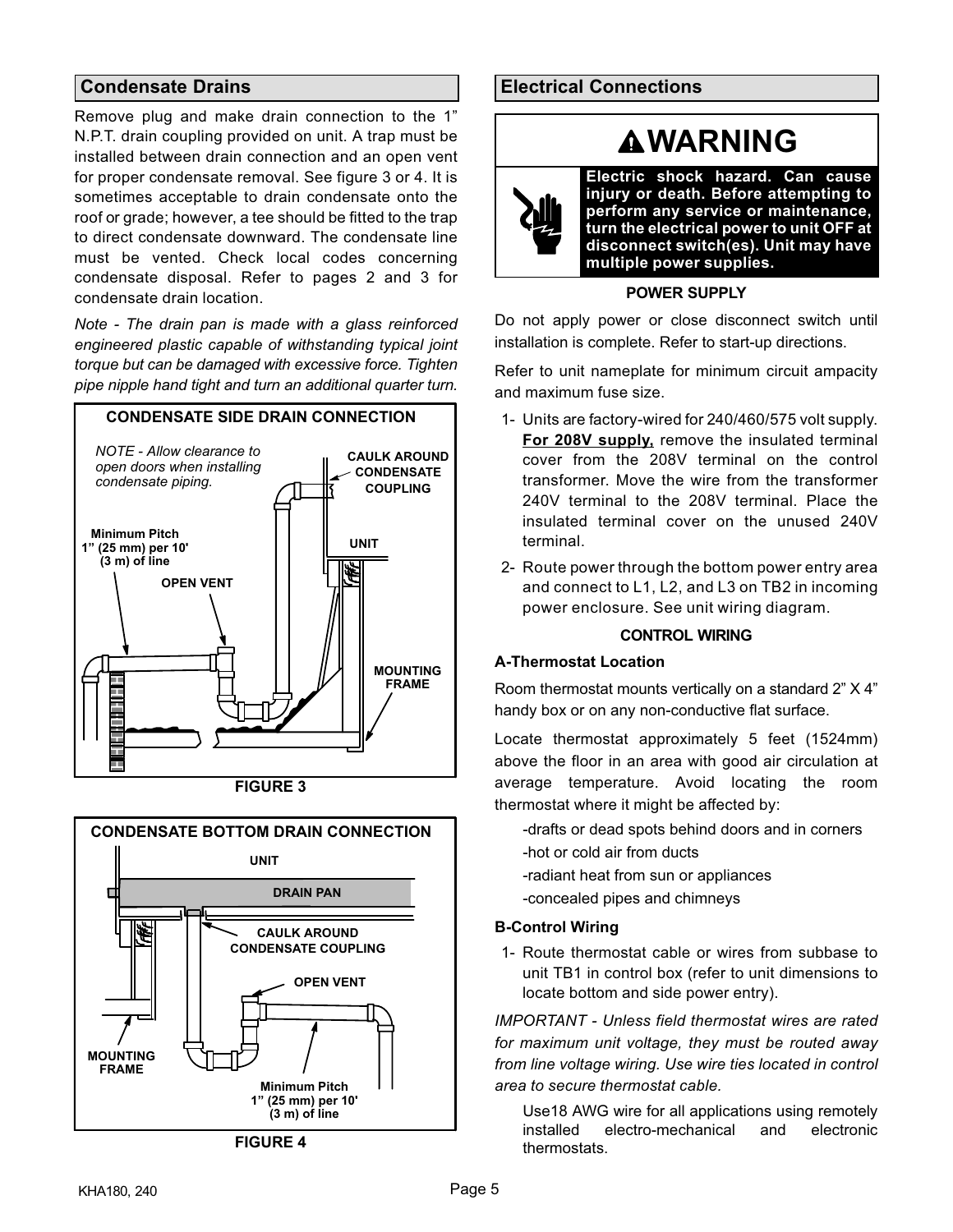- <span id="page-5-0"></span>2- Install thermostat assembly in accordance with instructions provided with thermostat.
- 3- Connect thermostat wiring to TB1 terminal as shown in figure 5 for electro-mechanical and electronic thermostats. If using other temperature control devices or energy management systems see instructions and wiring diagram provided by manufacturer.

*IMPORTANT-Terminal connections at the subbase and TB1 must be made securely. Loose control wire connections may allow unit to operate but not with proper response to room demand.*



**FIGURE 5**

### **Unit Power-Up**

### **A-General**

- 1- Make sure that unit is installed in accordance with the installation instructions and applicable codes.
- 2- Inspect all electrical wiring, both field‐ and factory‐installed, for loose connections. Tighten as required.
- 3- Check to ensure that refrigerant lines do not rub against the cabinet or against other refrigerant lines.
- 4- Check voltage at disconnect switch. Voltage must be within range listed on nameplate. If not, consult power company and have voltage condition corrected before starting unit.
- 5- Make sure filters are in place before start‐up.
- 6- Apply power to unit.

### **Blower Operation And Adjustments**

### **A-Three Phase Scroll Compressor Voltage Phasing**

Three phase scroll compressors must be phased sequentially to ensure correct compressor and blower rotation and operation. Compressor and blower are wired in phase at the factory. Power wires are color-coded as follows: line 1-red, line 2-yellow, line 3-blue.

- 1- Observe suction and discharge pressures and blower rotation on unit start-up.
- 2- Suction pressure must drop, discharge pressure must rise, and blower rotation must match rotation marking.

If pressure differential is not observed or blower rotation is not correct:

- 3- Disconnect all remote electrical power supplies.
- 4- Reverse any two field-installed wires connected to the line side of TB2. Do not reverse wires at blower contactor.
- 5- Make sure the connections are tight.

Discharge and suction pressures should operate at their normal start‐up ranges.

Units are equipped with a phase monitor located in the control compartment. The phase monitor will detect the phasing of incoming power. If the incoming power is out of phase or if any of the three phases are lost, the indicating LED on the phase monitor will turn red and the unit will not start. In normal operation with correct incoming power phasing, the LED will be green.

### **B-Blower Operation**

Initiate blower demand at thermostat according to instructions provided with thermostat. Unit will cycle on thermostat demand. The following steps apply to applications using a typical electro-mechanical thermostat.

- 1- Set thermostat or temperature control device fan switch to **AUTO** or **ON.** With fan switch in **ON** position, blower will operate continuously. With fan switch in **AUTO** position, the blower will cycle with demand.
- 2- Blower and entire unit will be off when thermostat or temperature control device system switch is in **OFF** position.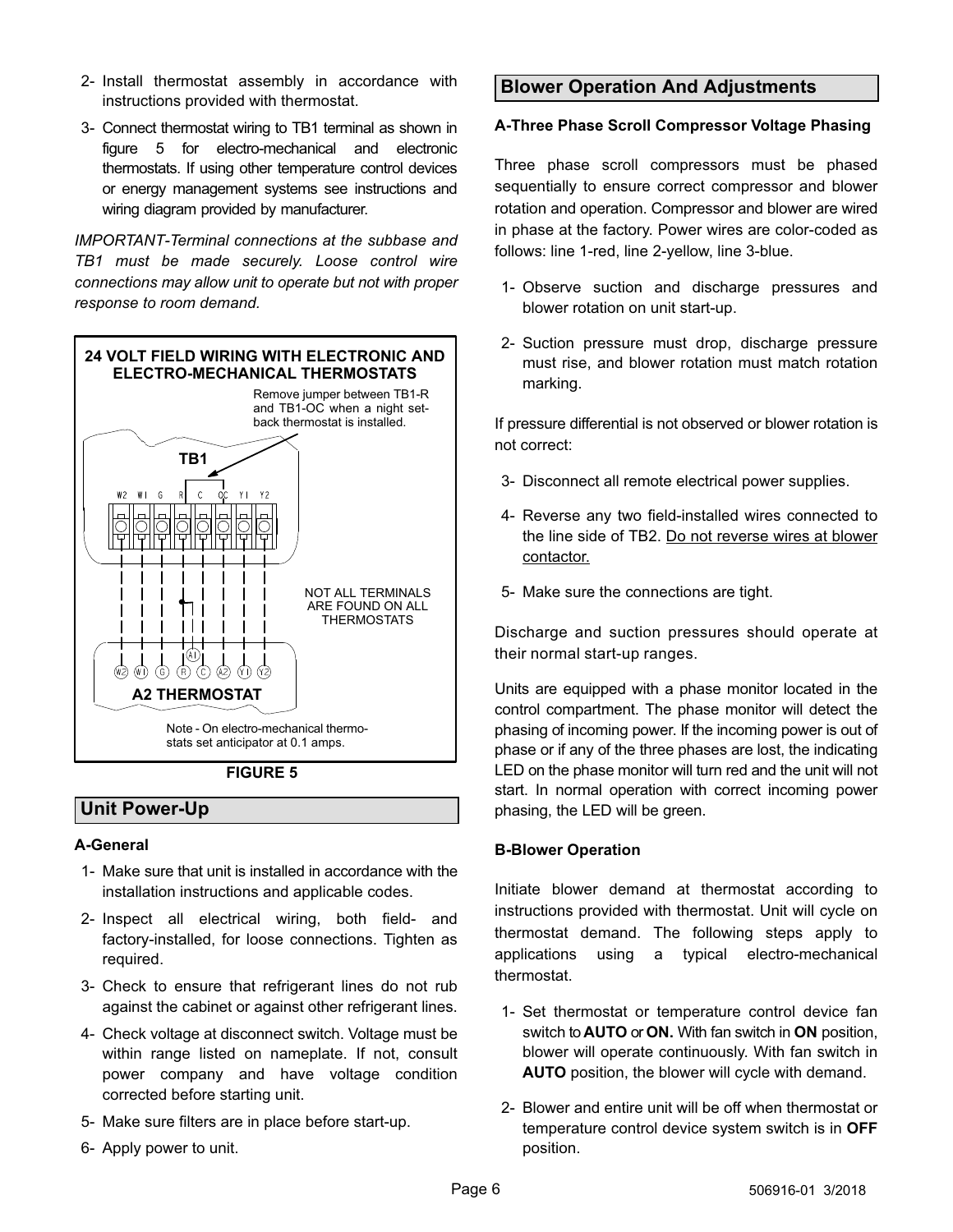### <span id="page-6-0"></span>**C-Blower Access**

The blower assembly is secured to a sliding base which allows the entire assembly to be pulled out of the unit. See figure 6.

- 1- Remove the clamp which secures the blower wiring to the blower motor base.
- 2- Remove and retain screws on either side of sliding base. Pull base toward outside of unit. When pulling the base out further than 12" (305mm), disconnect wiring to K3 blower contactor T1, T2, and T3. Pull wiring toward blower to allow enough slack to slide the base out further.
- 3- 3-Slide base back into original position when finished servicing. Replace the clamp and blower wiring in the previous location on the blower motor base. Reconnect wiring to K3 if it was disconnected.
- 4- Replace retained screws on either side of the sliding base.
- 5- Tighten two bolts on motor pulley side.

*IMPORTANT - Align top edges of blower motor base and mounting frame base parallel before tightening two bolts on the other side of base. Motor shaft and blower shaft must be parallel.*

6- Tighten two bolts on other side of base.

### **D-Determining Unit CFM**

*IMPORTANT - Units are factory-set to run the blower at full speed when there is a blower (G) demand without a heating or cooling demand. Use the following procedure to adjust motor pulley to deliver the full load cooling or heating CFM. See Supply Air Inverter Start-Up section to set blower CFM for all modes once the motor pulley is set.*

- 1- The following measurements must be made with a dry indoor coil and with air filters in place. Run blower without a cooling demand. Measure the indoor blower shaft RPM.
- 2- With all access panels in place, measure static pressure external to unit (from supply to return). Blower performance data is based on static pressure readings taken in locations shown in figure [7](#page-7-0).

*Note - Static pressure readings can vary if not taken where shown.*

- 3- Referring to page 10, use static pressure and RPM readings to determine unit CFM. Use page 11 when installing units with any of the optional accessories listed.
- 4- The blower RPM can be adjusted at the motor pulley. Loosen Allen screw and turn adjustable pulley clockwise to increase CFM. Turn counterclockwise to decrease CFM. See figure 6. Tighten Allen screw after adjustment. Do not exceed minimum and maximum number of pulley turns as shown in table [1](#page-7-0).

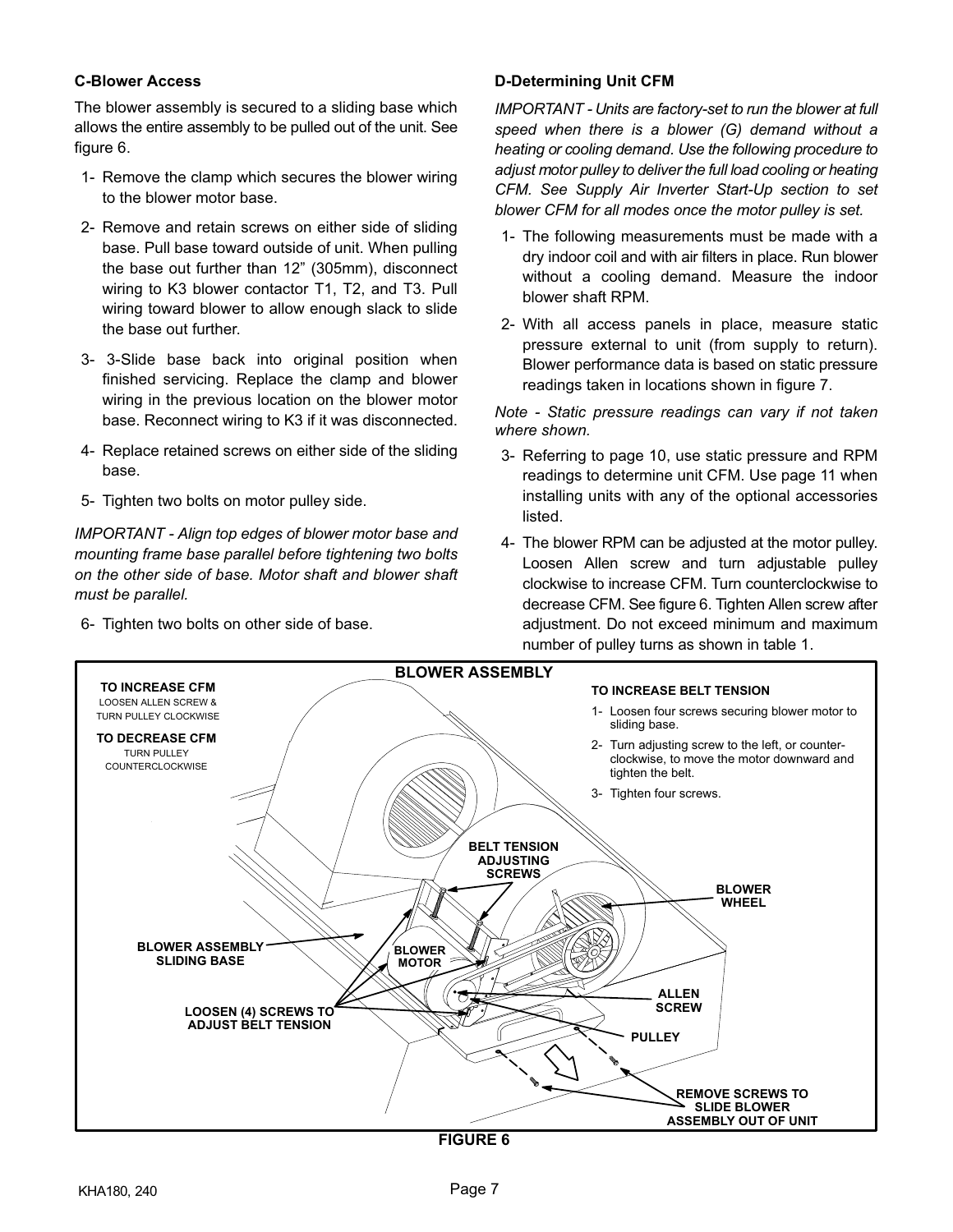<span id="page-7-0"></span>





| <b>Belt</b>      | <b>Minimum</b><br>Turns Open | Maximum<br><b>Turns Open</b> |
|------------------|------------------------------|------------------------------|
| A Section        | No minimum                   |                              |
| <b>B</b> Section | 1*                           |                              |

\*No minimum number of turns open when B belt is used on pulleys 6" O.D. or larger.

### **E-Blower Belt Adjustment**

Maximum life and wear can be obtained from belts only if proper pulley alignment and belt tension are maintained. Tension new belts after a **24-48** hour period of operation. This will allow belt to stretch and seat grooves. Make sure blower and motor pulley are aligned as shown in figure 8.



**FIGURE 8**

- 1- Loosen four screws securing blower motor to sliding base. See figure [6.](#page-6-0)
- 2- *To increase belt tension -*

Turn belt tension adjusting screw to the left, or counterclockwise, to tighten the belt. This increases the distance between the blower motor and the blower housing.

### *To loosen belt tension -*

Turn the adjusting screw to the right, or clockwise to loosen belt tension.

### **F-Check Belt Tension**

Overtensioning belts shortens belt and bearing life. Check belt tension as follows:

- 1- Measure span length X. See figure 9.
- 2- Apply perpendicular force to center of span (X) with enough pressure to deflect belt 1/64" for every inch of span length or 1.5mm per 100mm of span length.

Example: Deflection distance of a 40" span would be 40/64" or 5/8".

Example: Deflection distance of a 400mm span would be 6mm.

3- Measure belt deflection force. For a used belt, the deflection force should be 5 lbs. (35kPa) . A new belt deflection force should be 7 lbs. (48kPa).

A force below these values indicates an undertensioned belt. A force above these values indicates an overtensioned belt.



### **G-Field-Furnished Blower Drives**

For field-furnished blower drives, use pages 9 and 10 to determine BHP and RPM required. Reference page 10 to determine the drive number and table [2](#page-10-0) to determine the manufacturer's model number.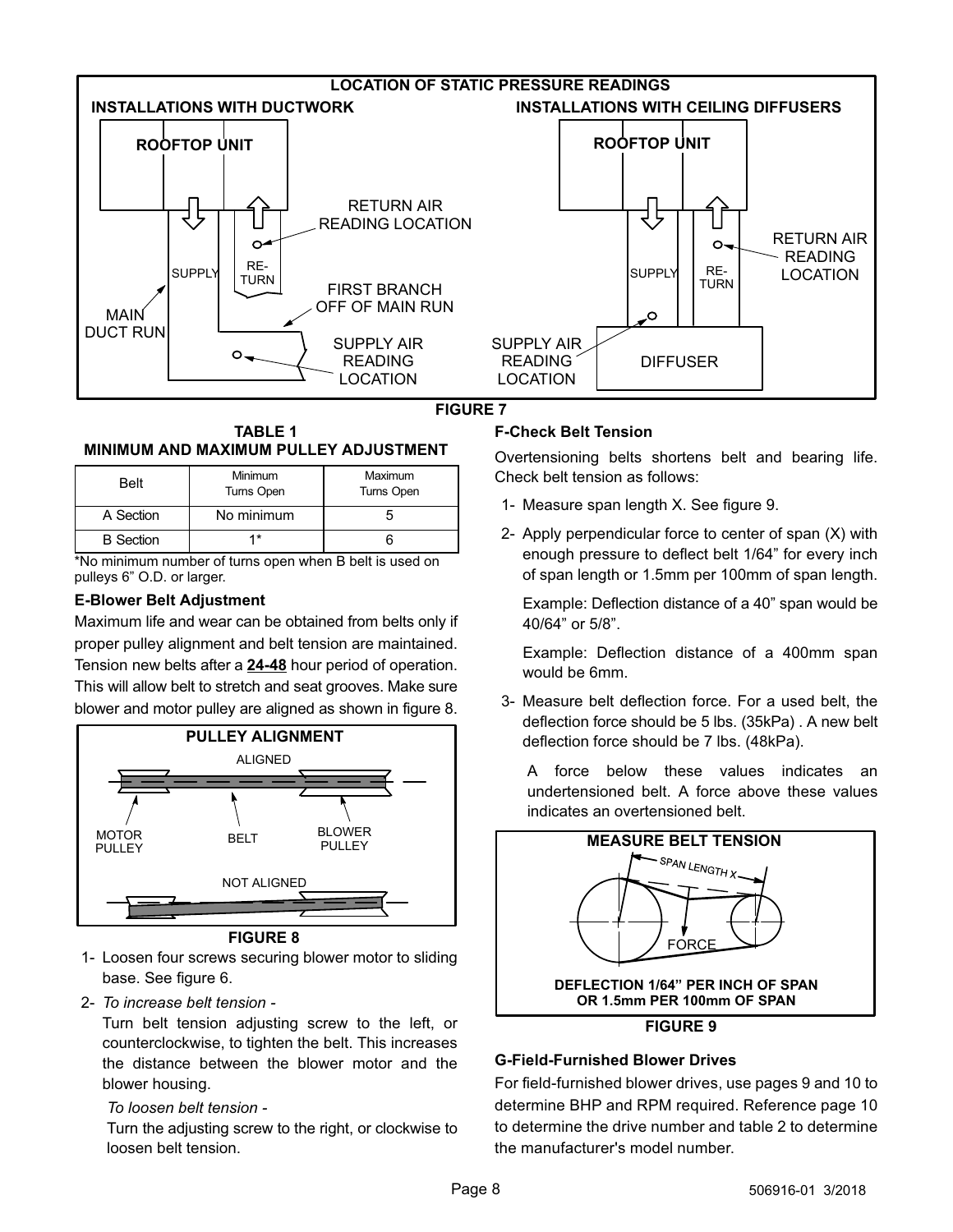**BLOWER DATA** BLOWER DATA BLOWER TABLE INCLUDES RESISTANCE FOR BASE UNIT ONLY WITH DRY INDOOR COIL & AIR FILTERS IN PLACE<br>FOR ALL UNITS ADD: BLOWER TABLE INCLUDES RESISTANCE FOR BASE UNIT ONLY WITH DRY INDOOR COIL & AIR FILTERS IN PLACE FOR ALL UNITS ADD:

1 - Wet indoor coil air resistance of selected unit.

2 - Any factory installed options air resistance (electric heat, economizer, etc.)

1 - Wet indoor coil air resistance of selected unit.<br>2 - Any factory installed options air resistance (electric heat, economizer, etc.)<br>3 - Any field installed accessories air resistance (electric heat, duct resistance, di 3 - Any field installed accessories air resistance (electric heat, duct resistance, diffuser, etc.)

Then determine from blower table blower motor output and drive required.

Then determine from blower table blower motor output and drive required.<br>See page 10 for wet coil and option/accessory air resistance data.<br>See page 10 for factory installed drive kit specifications. See page 10 for wet coil and option/accessory air resistance data.

See page 10 for factory installed drive kit specifications.

# MINIMUM AIR VOLUME REQUIRED FOR USE WITH OPTIONAL ELECTRIC HEAT **MINIMUM AIR VOLUME REQUIRED FOR USE WITH OPTIONAL ELECTRIC HEAT**

All units require 6000 cfm minimum air with electric heat. **All u**nits require 6000 cfm minimum air with electric heat.

|                                           | ငွ             | 品          |                |                      |                |                | 4.45       |                              | 5.00        | 5.30                                         | 5.60 | 5.90             | 6.25              | 6.55              | <b>G.30</b> | 7.25             | 7.60 | 8.00       | $\frac{3}{8}$ | 8.7          | 9.15 | 0.60 | 10.05                 | 10.45                                         | 10.90        | 11.40      |             |                   |            |                          |             |              |              |
|-------------------------------------------|----------------|------------|----------------|----------------------|----------------|----------------|------------|------------------------------|-------------|----------------------------------------------|------|------------------|-------------------|-------------------|-------------|------------------|------|------------|---------------|--------------|------|------|-----------------------|-----------------------------------------------|--------------|------------|-------------|-------------------|------------|--------------------------|-------------|--------------|--------------|
|                                           | Ń۰             | <b>RPM</b> |                |                      |                | 205            | <b>210</b> | 1215                         | <b>1225</b> | <b>I230</b>                                  | 1235 | 1240             | 1250              | 1255              | 1265        | 1270             | 1275 | 1285       | 1290          | <b>1300</b>  | 1305 | 315  | 1325                  | 330                                           | 1340         | 1350       |             |                   |            |                          |             |              |              |
|                                           | 2.40           | <b>BHP</b> |                |                      |                | 3.85           | 4.10       | 4.35                         | 4.65        | 4.90                                         | 5.20 | 5.50             | 5.80              | 6.10              | 6.45        | 6.75             | 7.10 | 7.45       | 7.85          | 8.25         | 8.60 | 0.00 | 9.40                  | 9.85                                          | 10.30        | 10.80      | 11.20       |                   |            |                          |             |              |              |
|                                           |                | <b>RPM</b> |                |                      |                | 1160           | 1165       | 1175                         | 1180        | 1185                                         | 1195 | 200              | 205               | 1215              | <b>220</b>  | 1225             | 1235 | 1240       | <b>250</b>    | 260          | 265  | 275  | 280                   | 290                                           | 300          | 1310       | 315         |                   |            |                          |             |              |              |
|                                           | 2.20           | <b>BHP</b> |                |                      | 3.30           | 3.55           |            | 4.05                         | 4.25        | 4.50                                         | 4.80 | $\frac{0}{2}$    | 5.35              | 5.65              | 5.95        | 6.30             | 6.60 | 6.95       | 7.30          | 7.65         | 8.05 | 8.40 | 8.85                  | 9.25                                          | 9.65         | 10.10      | 10.55       | 11.05             | 11.50      |                          |             |              |              |
|                                           |                | <b>RPM</b> |                |                      | 1110           | 1115           | 1120       | 1130                         | 1135        | 1140                                         | 1150 | 1155             | 1160              | 1170              | 1175        | 1185             | 1190 | 1200       | 1205          | 1215         | 1225 | 1230 | 1240                  | 1250                                          | 1255         | 1265       | 1275        | 1285              | 1295       |                          |             |              |              |
|                                           | <b>2.00</b>    | <b>BHP</b> |                |                      | 3.00           |                | 3.45       | 3.65                         | 3.90        | 4.15                                         | 4.40 | 4.70             | 4.95              | 5.20              | 5.50        | 5.85             | 6.10 | 6.45       | 6.75          | 7.15         | 7.50 | 7.85 | 8.25                  | 8.65                                          | 9.05         | 0.40       | 9.85        | 10.30             | 10.80      | 11.25                    |             |              |              |
|                                           |                | <b>RPM</b> |                |                      | 060            | 1070           | 1075       | 1080                         | 1085        | 095                                          | 1100 | 1110             | 1115              | <b>120</b>        | 1130        | 1140             | 1145 | 1155       | 1160          | 170          | 180  | 1185 | 1195                  | 1205                                          | <b>215</b>   | <b>220</b> | <b>1230</b> | 1240              | <b>250</b> | 260                      |             |              |              |
|                                           | $\frac{80}{2}$ | <b>BHP</b> |                | 2.55                 | 2.70           | 2.90           | 3.10       | 3.30                         | 3.55        | 3.80                                         | 4.00 | 4.25             | 4.50              | 4.80              | 5.05        | 5.35             | 5.60 | 5.95       | 6.25          | 6.60         | 6.90 | 7.25 | 7.65                  | 8.05                                          | 8.35         | 8.75       | 9.20        | 9.60              | 10.05      | 0.50                     | 11.00       | I1.45        |              |
|                                           |                | <b>RPM</b> |                | 1005                 | 1010           | 1020           | 1025       | 1030                         | 1040        | 1045                                         | 1050 | 1060             | 1065              | 1075              | 1080        | 1090             | 1095 | 1105       | 1115          | 1125         | 1130 | 1140 | 1150                  | 1160                                          | 1165         | 1175       | 1185        | 195               | 1205       | 215                      | <b>1225</b> | 235          |              |
| STATIC PRESSURE - Inches Water Gauge (Pa) | 1.60           | <b>BHP</b> |                |                      | 2.45           | 2.60           | 2.80       | 3.00                         | 3.20        | 3.40                                         | 3.65 | 3.85             | 4.10              | 4.35              | 4.60        | 4.85             | 5.10 | 5.40       | 5.75          | 6.05         | 6.35 | 6.70 | 7.05                  | 7.40                                          | 7.75         | 8.15       | 8.55        | 8.95              | 9.40       | 0.80                     | 10.25       | 0.70         | 11.20        |
|                                           |                | <b>RPM</b> | 950            | 955                  | 960            | 965            | 970        | 980                          | 985         | 995                                          | 000  | 010              | 015               | 1025              | <b>030</b>  | 1040             | 1045 | 1055       | 1065          | 1075         | 080  | 1090 | 1100                  | 1110                                          | 1120         | 1130       | 1140        | 1150              | 1160       | 170                      | 1180        | 190          | <b>200</b>   |
|                                           | 1.40           | <b>BHP</b> | 1.85           | 2.00                 | 2.15           | 2.30           | 2.45       | 2.65                         | 2.85        | 3.05                                         | 3.25 | 3.45             | 3.65              | 3.90              | 4.15        | 4.40             | 4.65 | 4.95       | 5.25          | 5.50         | 5.80 | 6.10 | 6.45                  | 6.80                                          | 7.15         | 7.50       | 7.85        | 8.25              | 8.65       | 0.05                     | 9.55        | 0.00         | 0.45         |
|                                           |                | <b>RPM</b> | 890            | 900                  | 905            | $\frac{0}{9}$  | 915        | 925                          | 930         | 940                                          | 945  | 955              | 960               | 970               | 975         | 985              | 995  | 1005       | 1015          | 1020         | 1030 | 1040 | 1050                  | 1060                                          | 1070         | 1080       | 090         | $\frac{100}{100}$ | 1110       | <b>20</b>                | 135         | 1145         | 1155         |
|                                           |                | <b>BHP</b> | 00.1           | 021                  | 1.85           | 2.00           | 2.15       | 2.35                         | 2.50        | 2.70                                         | 2.90 | 3.05             | 3.25              | 3.45              | 3.70        | 3.95             | 4.20 | 4.45       | 4.65          | 4.95         | 5.25 | 5.50 | 5.85                  | 6.15                                          | 6.45         | 6.80       | 7.20        | 7.60              | 7.95       | 8.35                     | 8.75        | 0.20         | 9.65         |
|                                           | 1.20           | <b>RPM</b> | 830            | 840                  | 845            | 850            | 855        | 865                          | 870         | 880                                          | 890  | 895              | 905               | 910               | 920         | 930              | 940  | 950        | 955           | 965          | 975  | 985  | 995                   | 1005                                          | 1015         | 1025       | 1040        | 050               | 1060       | 070                      | 080         | 1095         | 1105         |
| TOTAL                                     | $\overline{0}$ | <b>BHP</b> | 1.30           | 1.45                 | 1.60           | 1.70           | 1.85       | 2.00                         | 2.15        | 2.30                                         | 2.50 | 2.65             | 2.85              | 3.05              | 3.25        | 3.45             | 3.70 | 3.95       | 4.15          | 4.45         | 4.70 | 4.95 | 5.25                  | 555                                           | 5.85         | 6.15       | 6.55        | 6.90              | 7.20       | 7.60                     | 8.00        | 8.40         | 8.85         |
|                                           |                | <b>RPM</b> | 765            | 775                  |                | 785<br>785     | 795        | 800                          | 810         | 815                                          | 825  | 835              | 840               | 850<br>860<br>870 |             |                  | 880  |            |               | 910<br>910   | 920  | 930  | 940                   | 950                                           | 960<br>970   |            | 985         | 995               |            | 1005<br>1015             | 1030        | 1040         | 1055<br>1065 |
|                                           |                | 움          | $\frac{10}{1}$ | $\overline{5}$       | $\frac{30}{2}$ | $\frac{40}{1}$ | 1.55       | 1.65                         |             | $1.80$<br>$1.95$                             |      | $2.10$<br>$2.25$ | $2.45$<br>$2.60$  |                   |             | $2.80$<br>$3.00$ | 3.20 | 3.40       |               |              |      |      |                       |                                               | 5.20<br>5.50 |            | 5.85        | 6.15              |            | 6.55<br>6.85             | 7.20        |              | 8.45<br>8.05 |
|                                           | 0.80           | <b>RPM</b> | 695            | 315<br>217<br>2027   |                |                |            | 725<br>730                   |             | 2006<br>2006<br>2006<br>2006<br>2006<br>2006 |      |                  |                   |                   |             |                  |      |            |               |              |      |      |                       | 890                                           |              |            |             | 0.588888          |            |                          | 970         | 985          | 1000         |
|                                           |                | 움          |                |                      |                |                |            | $0.85000000000000$           |             |                                              |      |                  |                   |                   |             |                  |      |            |               |              |      |      |                       |                                               |              |            |             |                   |            |                          |             |              |              |
|                                           | 0.60           | <b>RPM</b> | 615            | 620                  |                | 630<br>635     |            | 645<br>655                   | 660         | 670                                          | 680  | 690              |                   | 8228<br>822       |             |                  |      |            |               |              |      |      |                       | 25657588887                                   |              | 835<br>850 |             | 865<br>888<br>889 |            |                          |             | 910<br>925   | 950<br>950   |
|                                           |                | 움          |                | 0.67<br>0.75<br>0.00 |                |                |            | 0.90                         |             |                                              |      |                  |                   |                   |             |                  |      |            |               |              |      |      |                       |                                               |              |            |             | 4.45<br>4.75      |            | 5.05<br>5.40             |             | 5.65<br>6.00 | 6.40<br>6.80 |
|                                           | 0.40           | <b>RPM</b> | 520            | 530                  | 540            | 545            | 555        | 565                          |             | 575<br>585                                   | 595  |                  | 605<br>615<br>630 |                   |             | 640<br>650       |      | 665<br>675 |               |              |      |      |                       | 88055888<br>8805588                           |              | 765<br>780 |             |                   |            | 790<br>800<br>800<br>845 |             | 860          | 875<br>890   |
|                                           |                | 움          | 0.40           | 0.45                 |                | 0.50<br>0.55   | 0.60       | 0.70                         |             | 0.75<br>0.85                                 | 0.95 |                  | 1.30              |                   |             | 1.55             | 1.70 | 1.85       |               | 2.00<br>2.20 |      |      | 2.55<br>2.55<br>2.2.0 | 3.00                                          | 3.25         | 3.50       | 3.75        | 4.00              | 4.30       | 4.60                     | 4.90        | 5.20         | 5.55<br>5.90 |
|                                           | 0.20           | <b>RPM</b> |                |                      |                |                |            | $4444444$ $4608846$ $669868$ |             | 78988888                                     |      |                  |                   |                   | 545<br>560  |                  |      |            |               |              |      |      |                       |                                               |              |            |             |                   |            |                          | 775         | 790          | 805<br>820   |
| Äir                                       | Volume         | cfm        | 3250           | 3500                 | 3750           | 4000           | 4250       | 4500                         | 4750        | 5000                                         | 5250 | 5500             | 5750              | 6000              |             | 6250<br>6500     |      |            |               |              |      |      |                       | 6750<br>7000<br>7250<br>77500<br>8500<br>8500 | 8750<br>9000 |            |             | 9250<br>9500      |            | 9750<br>10,000           | 10,250      | 10,500       | 10,750       |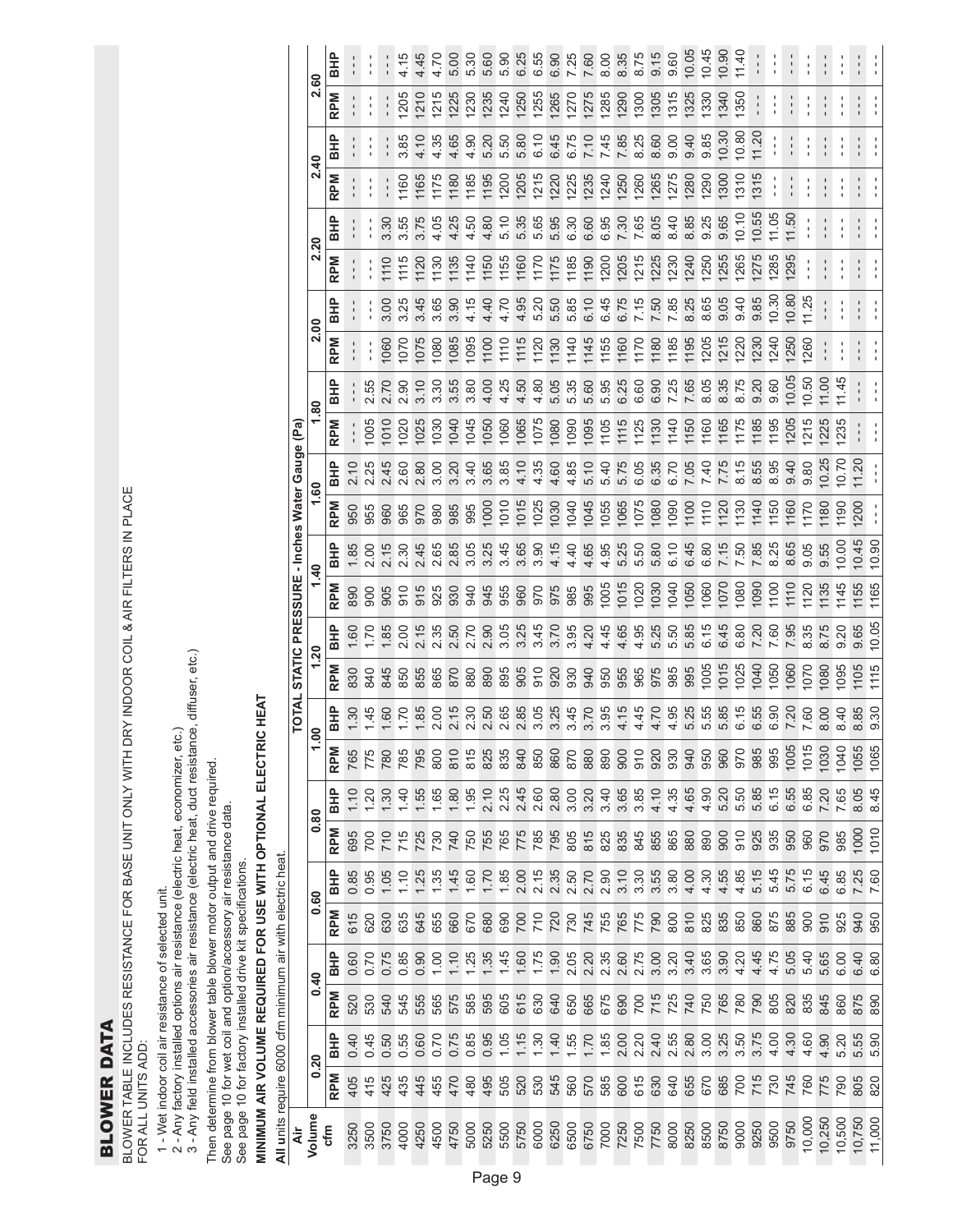### BLOWER DATA

### **FACTORY INSTALLED BELT DRIVE KIT SPECIFICATIONS**

| <b>Nominal</b><br>hp | <b>Maximum</b><br>hp | <b>Drive Kit Number</b> | <b>RPM Range</b> |
|----------------------|----------------------|-------------------------|------------------|
| 3                    | 3.45                 |                         | $535 - 725$      |
| 3                    | 3.45                 | 2                       | 710 - 965        |
| 5                    | 5.75                 | 3                       | 685 - 856        |
| 5                    | 5.75                 | 4                       | 850 - 1045       |
| 5                    | 5.75                 | 5                       | 945 - 1185       |
| 7.5                  | 8.63                 | 6                       | 850 - 1045       |
| 7.5                  | 8.63                 | $\overline{7}$          | 945 - 1185       |
| 7.5                  | 8.63                 | 8                       | 1045 - 1285      |
| 10                   | 11.50                | 7                       | 945 - 1185       |
| 10                   | 11.50                | 10                      | 1045 - 1285      |
| 10                   | 11.50                | 11                      | 1135 - 1365      |

NOTE - Using total air volume and system static pressure requirements determine from blower performance tables rpm and motor output required. Maximum usable output of motors furnished are shown. In Canada, nominal motor output is also maximum usable motor output. If motors of comparable output are used, be sure to keep within the service factor limitations outlined on the motor nameplate.

### **FACTORY INSTALLED OPTIONS/FIELD INSTALLED ACCESSORY AIR RESISTANCE - in. w.g.**

| <b>Air Volume</b> | <b>Wet Indoor Coil</b> |             | <b>Electric Heat</b> | <b>Econo</b> |               | <b>Filters</b> | <b>Horizontal</b><br><b>Roof Curb</b> |  |
|-------------------|------------------------|-------------|----------------------|--------------|---------------|----------------|---------------------------------------|--|
| cfm               | <b>180S</b>            | <b>240S</b> |                      | mizer        | <b>MERV 8</b> | <b>MERV 13</b> | 180S, 240S                            |  |
| 3250              | 0.01                   | 0.03        | - - -                | - - -        | 0.01          | 0.04           | 0.04                                  |  |
| 3500              | 0.01                   | 0.03        | - - -                | - - -        | 0.01          | 0.04           | 0.05                                  |  |
| 3750              | 0.01                   | 0.03        | $- - -$              | $- - -$      | 0.01          | 0.04           | 0.05                                  |  |
| 4000              | 0.02                   | 0.04        | - - -                | - - -        | 0.01          | 0.04           | 0.06                                  |  |
| 4250              | 0.02                   | 0.04        | - - -                | - - -        | 0.01          | 0.05           | 0.07                                  |  |
| 4500              | 0.02                   | 0.05        | - - -                | - - -        | 0.01          | 0.05           | 0.07                                  |  |
| 4750              | 0.02                   | 0.05        | - - -                | - - -        | 0.02          | 0.05           | 0.08                                  |  |
| 5000              | 0.02                   | 0.05        | - - -                | - - -        | 0.02          | 0.06           | 0.08                                  |  |
| 5250              | 0.02                   | 0.06        | - - -                | - - -        | 0.02          | 0.06           | 0.09                                  |  |
| 5500              | 0.02                   | 0.07        | - - -                | - - -        | 0.02          | 0.06           | 0.10                                  |  |
| 5750              | 0.03                   | 0.07        | $- - -$              | - - -        | 0.02          | 0.07           | 0.11                                  |  |
| 6000              | 0.03                   | 0.08        | 0.01                 | - - -        | 0.03          | 0.07           | 0.11                                  |  |
| 6250              | 0.03                   | 0.08        | 0.01                 | 0.01         | 0.03          | 0.07           | 0.12                                  |  |
| 6500              | 0.03                   | 0.09        | 0.01                 | 0.02         | 0.03          | 0.08           | 0.13                                  |  |
| 6750              | 0.04                   | 0.10        | 0.01                 | 0.03         | 0.03          | 0.08           | 0.14                                  |  |
| 7000              | 0.04                   | 0.10        | 0.01                 | 0.04         | 0.04          | 0.08           | 0.15                                  |  |
| 7250              | 0.04                   | 0.11        | 0.01                 | 0.05         | 0.04          | 0.09           | 0.16                                  |  |
| 7500              | 0.05                   | 0.12        | 0.01                 | 0.06         | 0.04          | 0.09           | 0.17                                  |  |
| 8000              | 0.05                   | 0.13        | 0.02                 | 0.09         | 0.05          | 0.10           | 0.19                                  |  |
| 8500              | 0.06                   | 0.15        | 0.02                 | 0.11         | 0.05          | 0.10           | 0.21                                  |  |
| 9000              | 0.07                   | 0.16        | 0.04                 | 0.14         | 0.06          | 0.11           | 0.24                                  |  |
| 9500              | 0.08                   | 0.18        | 0.05                 | 0.16         | 0.07          | 0.12           | 0.26                                  |  |
| 10,000            | 0.08                   | 0.20        | 0.06                 | 0.19         | 0.07          | 0.12           | 0.29                                  |  |
| 10,500            | 0.09                   | 0.22        | 0.09                 | 0.22         | 0.08          | 0.13           | 0.31                                  |  |
| 11,000            | 0.11                   | 0.24        | 0.11                 | 0.25         | 0.09          | 0.14           | 0.34                                  |  |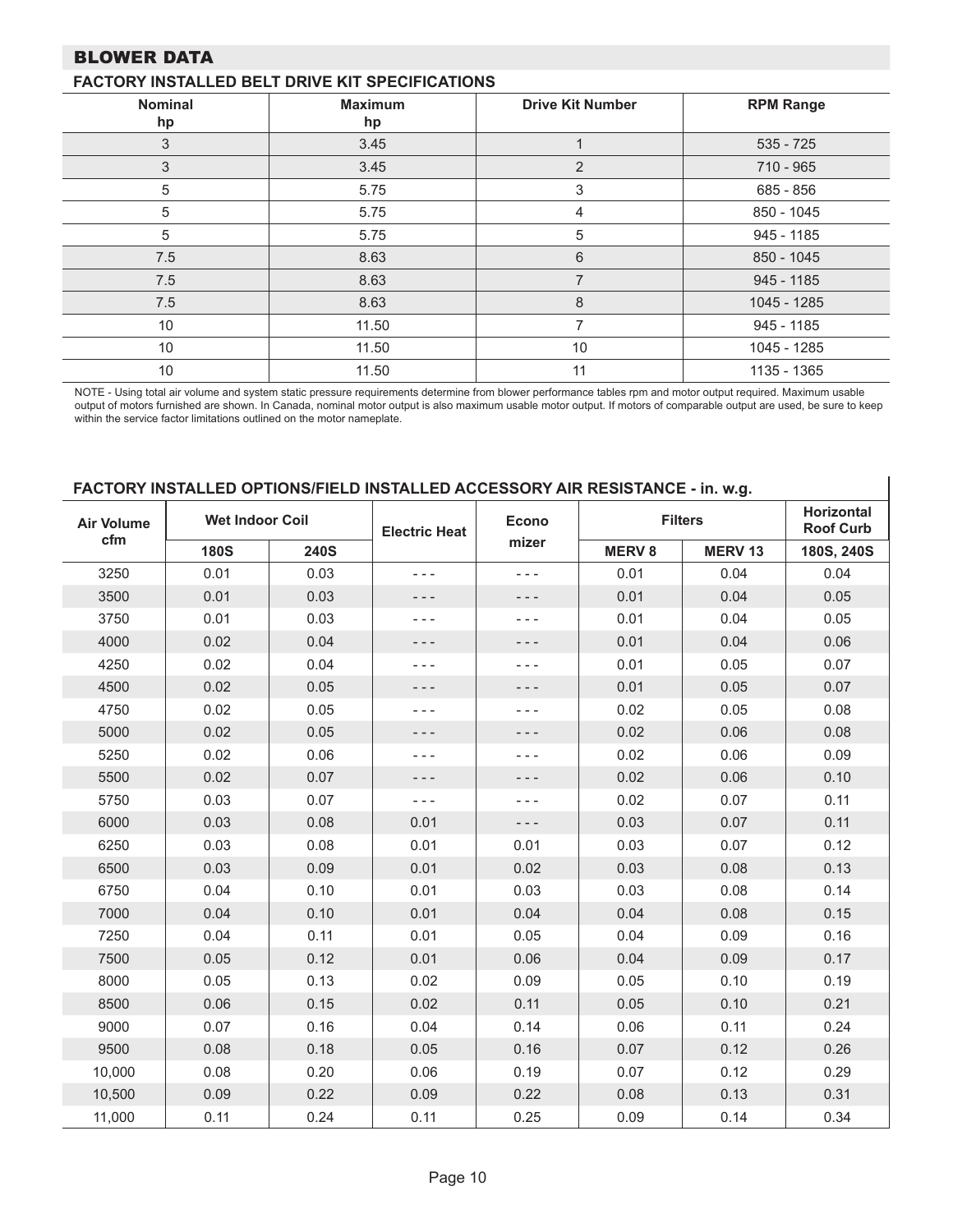| <b>TABLE 2</b>                |
|-------------------------------|
| <b>MANUFACTURER'S NUMBERS</b> |

<span id="page-10-0"></span>

|                     |             |      |                                                                                                       |              |                 |               | DRIVE COMPONENTS |                 |                 |                 |                 |
|---------------------|-------------|------|-------------------------------------------------------------------------------------------------------|--------------|-----------------|---------------|------------------|-----------------|-----------------|-----------------|-----------------|
|                     |             |      | <b>RPM</b><br><b>ADJUSTABLE SHEAVE</b><br><b>BELTS</b><br><b>FIXED SHEAVE</b><br><b>SPLIT BUSHING</b> |              |                 |               |                  |                 |                 |                 |                 |
| <b>Drive</b><br>No. | <b>H.P.</b> | Min  | Max                                                                                                   | Supplier No. | OEM Part<br>No. | Supplier No.  | OEM Part<br>No.  | Supplier<br>No. | OEM Part<br>No. | Supplier<br>No. | OEM Part<br>No. |
|                     | 3           | 535  | 725                                                                                                   | 1VP40x7/8    | 79J0301         | BK95X1-7/16   | 80K1601          | <b>BX59</b>     | 59A5001         | N/A             | N/A             |
| 2                   | 3           | 710  | 965                                                                                                   | 1VP40x7/8    | 79J0301         | BK72x1-7/16   | 100244-13        | <b>BX56</b>     | 63K0501         | N/A             | N/A             |
| 3                   | 5           | 685  | 865                                                                                                   | 1VP50x1-1/8  | P-8-1977        | BK100x1-7/16  | 39L1301          | <b>BX61</b>     | 93J9801         | N/A             | N/A             |
| 4                   | 5           | 850  | 1045                                                                                                  | 1VP65x1-1/8  | 100239-03       | <b>BK110H</b> | 100788-06        | <b>BX65</b>     | 100245-08       | $H - 1 - 7/16$  | 49M6201         |
| 5                   | 5           | 945  | 1185                                                                                                  | 1VP60x1-1/8  | 41C1301         | BK90H         | 100788-04        | <b>BX61</b>     | 93J9801         | $H - 1 - 7/16$  | 49M6201         |
| 6                   | 7.5         | 850  | 1045                                                                                                  | 1VP65x1-3/8  | 78M7101         | <b>BK110H</b> | 100788-06        | <b>BX66</b>     | 97J5901         | $H-1-7/16$      | 49M6201         |
| 7                   | 7.5, 10     | 945  | 1185                                                                                                  | 1VP60x1-3/8  | 78L5501         | BK90H         | 100788-04        | <b>BX63</b>     | 97J5501         | $H - 1 - 7/16$  | 49M6201         |
| 8                   | 7.5         | 1045 | 1285                                                                                                  | 1VP65x1-3/8  | 78M7101         | BK90H         | 100788-04        | <b>BX64</b>     | 97J5801         | $H - 1 - 7/16$  | 49M6201         |
| 10                  | 10          | 1045 | 1285                                                                                                  | 1VP65x1-3/8  | 78M7101         | 1B5V86        | 78M8301          | 5VX670          | 100245-21       | $B-1-7/16$      | 100246-01       |
| 11                  | 10          | 1135 | 1365                                                                                                  | 1VP65x1-3/8  | 78M7101         | 1B5V80        | 100240-05        | 5VX660          | 100245-20       | $B-1-7/16$      | 100246-01       |

### **Cooling Start-Up**

### **A-Start-Up**

*Refer to Supply Air Inverter Start-Up section for blower operation.*

- 1- Remove coil covers before starting unit.
- 2- Set thermostat or temperature control device fan switch to **AUTO** or **ON.** Set thermostat or temperature control device to initiate a first-stage cooling demand.

A first-stage (Y1) cooling demand will energize compressor 1 and outdoor fans 1 & 2. An increased cooling demand (Y2) will initiate compressor 2 and outdoor fans 3 & 4. On units with an economizer, when outdoor air is acceptable, a first-stage demand will energize the economizer; a second-stage demand will energize compressor 1 and outdoor fans 1 & 2.

- 3- Refrigerant circuits are factory charged with R-410A refrigerant. See unit rating plate for correct amount of charge.
- 4- Units contain two refrigerant circuits or systems. See figure 10.

### **B-Refrigerant Charge and Check**

**WARNING-Do not exceed nameplate charge under any condition.** This unit is factory charged and should require no further adjustment. If the system requires additional refrigerant, *reclaim the charge, evacuate the system,* and *add required nameplate charge.*

*NOTE - System charging is not recommended below 60°F (15°C). In temperatures below 60°F (15°C), the charge must be weighed into the system.*

If weighing facilities are not available, or to check the charge, use the following procedure:



- 1- Attach gauge manifolds and operate unit in cooling mode with economizer disabled until system stabilizes (approximately five minutes). Make sure all outdoor air dampers are closed.
- 2- Check each system separately with all stages operating.
- 3- Use a thermometer to accurately measure the outdoor ambient temperature.
- 4- Apply the outdoor temperature to table [3](#page-11-0) or [4](#page-11-0) to determine normal operating pressures. Pressures are listed for sea level applications at  $80^{\circ}$ F dry bulb and  $67^{\circ}$ F wet bulb return air.
- 5- Compare the normal operating pressures to the pressures obtained from the gauges. Minor variations in these pressures may be expected due to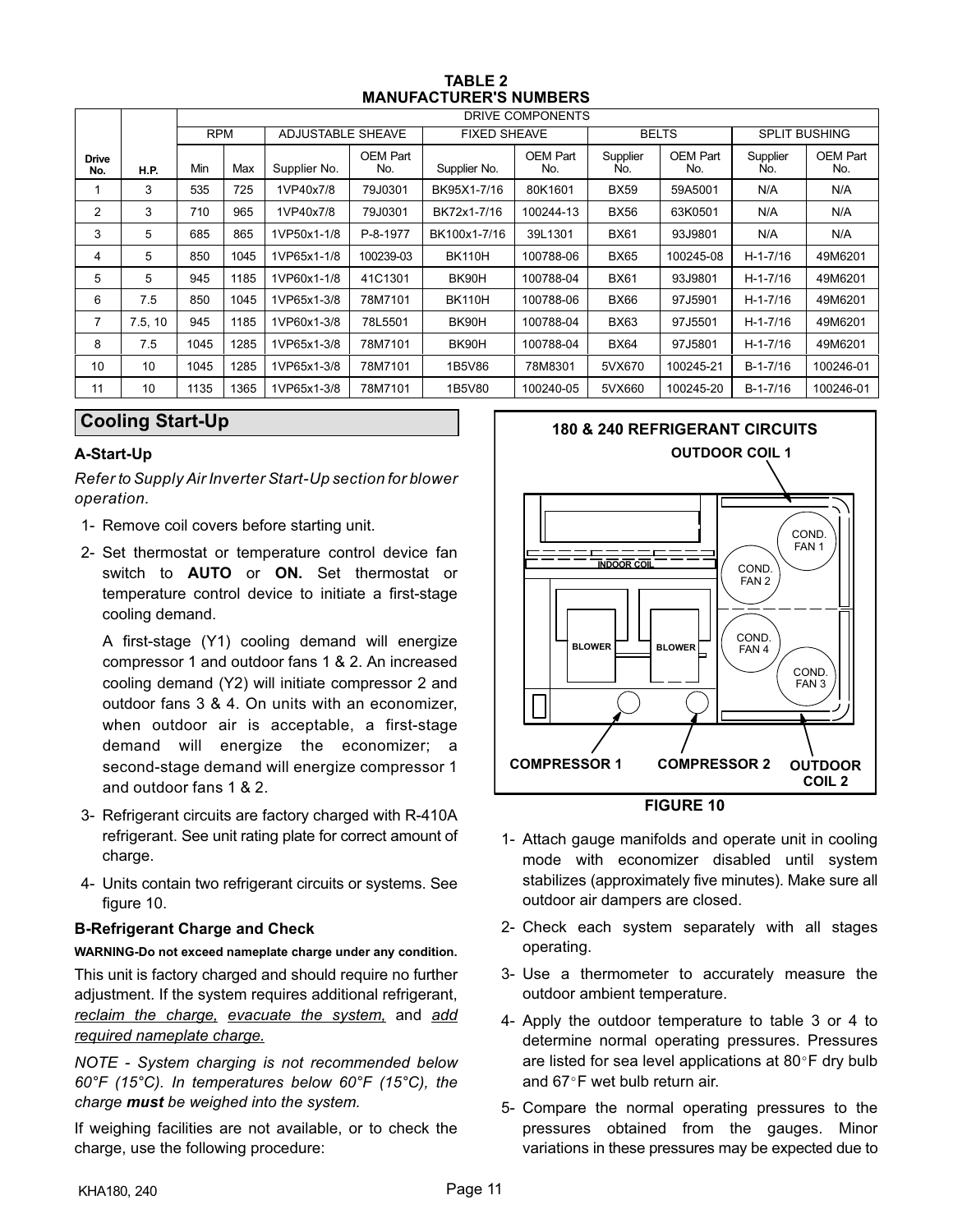<span id="page-11-0"></span>differences in installations. Significant differences could mean that the system is not properly charged or that a problem exists with some component in the system. **Correct any system problems before proceeding.**

- 6- If discharge pressure is high, remove refrigerant from the system. If discharge pressure is low, add refrigerant to the system.
	- Add or remove charge in increments.
	- Allow the system to stabilize each time refrigerant is added or removed.
- 7- Use the following approach method along with the normal operating pressures to confirm readings.

| <b>Outdoor</b>                 | <b>Circuit 1</b> |                 | <b>Circuit 2</b>   |                 |  |  |  |
|--------------------------------|------------------|-----------------|--------------------|-----------------|--|--|--|
| Coil En-<br>tering<br>Air Temp | Dis. +10<br>psig | Suc. +5<br>psig | Dis. $±10$<br>psig | Suc. +5<br>psig |  |  |  |
| $65^\circ F$                   | 270              | 138             | 270                | 135             |  |  |  |
| $75^{\circ}$ F                 | 312              | 139             | 312                | 135             |  |  |  |
| $85^\circ$ F                   | 356              | 142             | 356                | 136             |  |  |  |
| $95^\circ$ F                   | 403              | 144             | 404                | 138             |  |  |  |
| 105°F                          | 455              | 147             | 458                | 140             |  |  |  |
| 115°F                          | 512              | 147             | 515                | 145             |  |  |  |

**TABLE 3 KHA180 NORMAL OPERATING PRESSURES**

### **TABLE 4 KHA240 NORMAL OPERATING PRESSURES**

| Outdoor                        | <b>Circuit 1</b> |                 | <b>Circuit 2</b> |                 |  |  |  |
|--------------------------------|------------------|-----------------|------------------|-----------------|--|--|--|
| Coil En-<br>tering<br>Air Temp | Dis. +10<br>psig | Suc. +5<br>psig | Dis. +10<br>psig | Suc. +5<br>psig |  |  |  |
| $65^{\circ}$ F                 | 275              | 135             | 278              | 135             |  |  |  |
| $75^\circ F$                   | 315              | 138             | 318              | 136             |  |  |  |
| $85^\circ$ F                   | 359              | 140             | 364              | 138             |  |  |  |
| $95^\circ$ F                   | 407              | 142             | 413              | 140             |  |  |  |
| 105°F                          | 457              | 144             | 466              | 141             |  |  |  |
| 115°F                          | 517              | 146             | 527              | 145             |  |  |  |

### **C-Charge Verification - Approach Method - AHRI Testing**

1- Using the same thermometer, compare liquid temperature to outdoor ambient temperature.

Approach Temperature = Liquid temperature (at condenser outlet) minus ambient temperature.

- 2- Approach temperature should match values in table 5. An approach temperature greater than value shown indicates an undercharge. An approach temperature less than value shown indicates an overcharge.
- 3- The approach method is not valid for grossly over or undercharged systems. Use table 3 or 4 as a guide for typical operating pressures.

### **TABLE 5 APPROACH TEMPERATURES**

|           | Liquid Temp. Minus Ambient Temp.             |                                             |  |  |  |  |  |  |
|-----------|----------------------------------------------|---------------------------------------------|--|--|--|--|--|--|
| Unit      | 1st Stage                                    | 2nd Stage                                   |  |  |  |  |  |  |
| 180 & 240 | $12^{\circ}$ F + 1<br>$(6.7^{\circ}C + 0.5)$ | $12^{\circ}F + 1$<br>$(6.7^{\circ}C + 0.5)$ |  |  |  |  |  |  |

### **D-Compressor Controls**

- 1- High Pressure Switches (S4, S7) Compressor circuits are protected by a high pressure switch which cuts out at 640 psig  $\pm$  10 psig (4413 kPa  $+ 70$  kPa).
- 2- Freezestats (S49, S50)

Switches de-energize compressors when indoor coil temperature falls below  $29^{\circ}F$  (-2 $^{\circ}C$ ) to prevent coil freeze-up. Switches reset when indoor coil temperature reaches  $58^{\circ}$ F (15°C).

3- Defrost Switches (S6, S9)

Defrost switches close to initiate defrost when liquid line temperature falls to 35°F (1.7°C). The defrost switch is located on the liquid line between the outdoor expansion valve and the distributor

- 4- Defrost Termination Switches (S46, S104) Defrost pressure switches open to terminate defrost when vapor line (discharge pressure during cooling and defrost) pressure reaches 450 psig (3103 kPa).
- 5- Defrost Controls (CMC1, CMC2)

Defrost is liquid line temperature initiated and operates for 14 minutes unless terminated by vapor line pressure drop.

When the liquid line temperature drops below 35°F, the defrost switch closes and signals the **defrost control** that a defrost cycle is needed. If the defrost switch is still closed after 60 minutes (default), a defrost cycle begins and operates for 14 minutes. The defrost pressure switch can terminate the defrost cycle before the 14 minutes elapses if vapor line pressure reaches 450 ± 10 psi.

6- Electric heat is energized during defrost to maintain discharge air temperature.

### **Heating Start-Up**

 1- Set thermostat or temperature control device to initiate a first-stage heating demand.

A first-stage heating demand (W1) will energize compressors 1 and 2. All four outdoor fans are energized with a W1 demand.

*KHA Units With Optional Electric Heat -*

An increased heating demand (W2) will energize electric heat.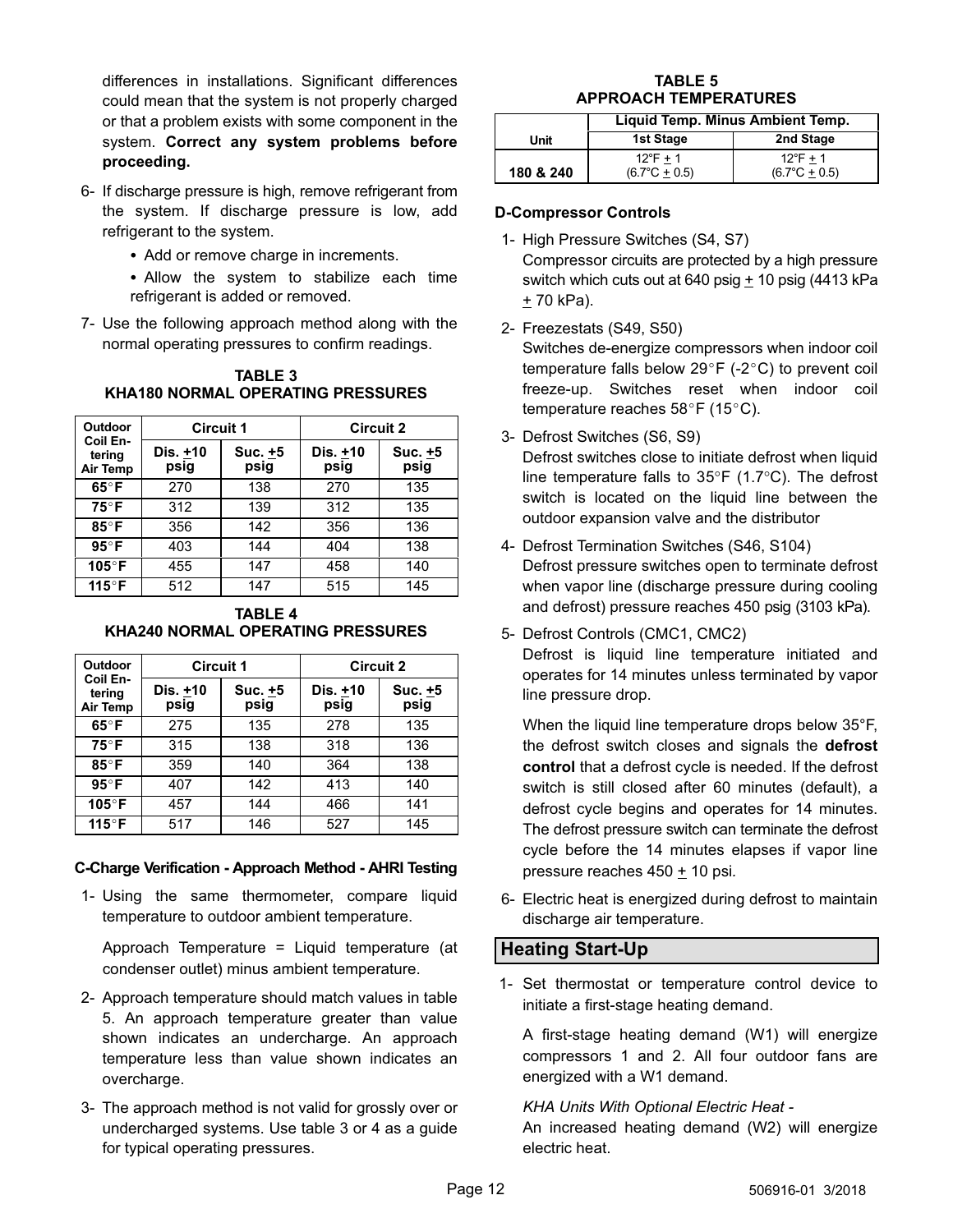### <span id="page-12-0"></span>**Defrost Control Board**

The defrost thermostat, defrost pressure switch and the defrost control work together to ensure that the heat pump outdoor coil does not ice excessively during the heating mode.

### **Compressor Accumulated Run-Time Interval**

The defrost control will not energize a defrost cycle unless the unit has been operating in heating mode for an accumulated 60 minutes (default) on 100269-02 boards; 90 minutes (default) on 100269-04 boards. The run time interval can be changed by moving the jumper on the CMC board timing pins. See figure 11.

The defrost interval can be adjusted to 30, 60, or 90 minutes. The defrost timing jumper is factory-installed to provide a 60-minute defrost interval. If the timing selector jumper is not in place, the control defaults to a 90-minute defrost interval.

*Note - When adjusting timing pins, set both CMC1 and CMC2 defrost controls to the same defrost interval.*

### **Defrost Test Option**

A TEST option is provided for troubleshooting. The TEST mode may be started any time the unit is in the heating

mode and the defrost thermostat is closed or jumpered**.** If the timing jumper is in the TEST position at power‐up, the defrost control will ignore the test pins. When the jumper is placed across the TEST pins for two seconds, the control will enter the defrost mode. If the jumper is removed before an additional 5-second period has elapsed (7 seconds total), the unit will remain in defrost mode until the defrost pressure switch opens or 14 minutes have passed. If the jumper is not removed until after the additional 5-second period has elapsed, the defrost will terminate and the test option will not function again until the jumper is removed and re-applied.

### **Diagnostic LEDs**

The defrost board uses two LEDs for diagnostics. The LEDs flash a sequence according to the condition.

|--|

| <b>Defrost Control Board Diagnostic LED</b> |                                  |                                  |  |
|---------------------------------------------|----------------------------------|----------------------------------|--|
| <b>Indicates</b>                            | LED <sub>1</sub>                 | LED <sub>2</sub>                 |  |
| Normal operation /<br>power to board        | Synchronized<br>Flash with LED 2 | Synchronized<br>Flash with LED 1 |  |
| Board failure /<br>no power                 | Off                              | Off                              |  |
| Board failure                               | On                               | On                               |  |
| Pressure switch open                        | Flash                            | On                               |  |



### **FIGURE 11**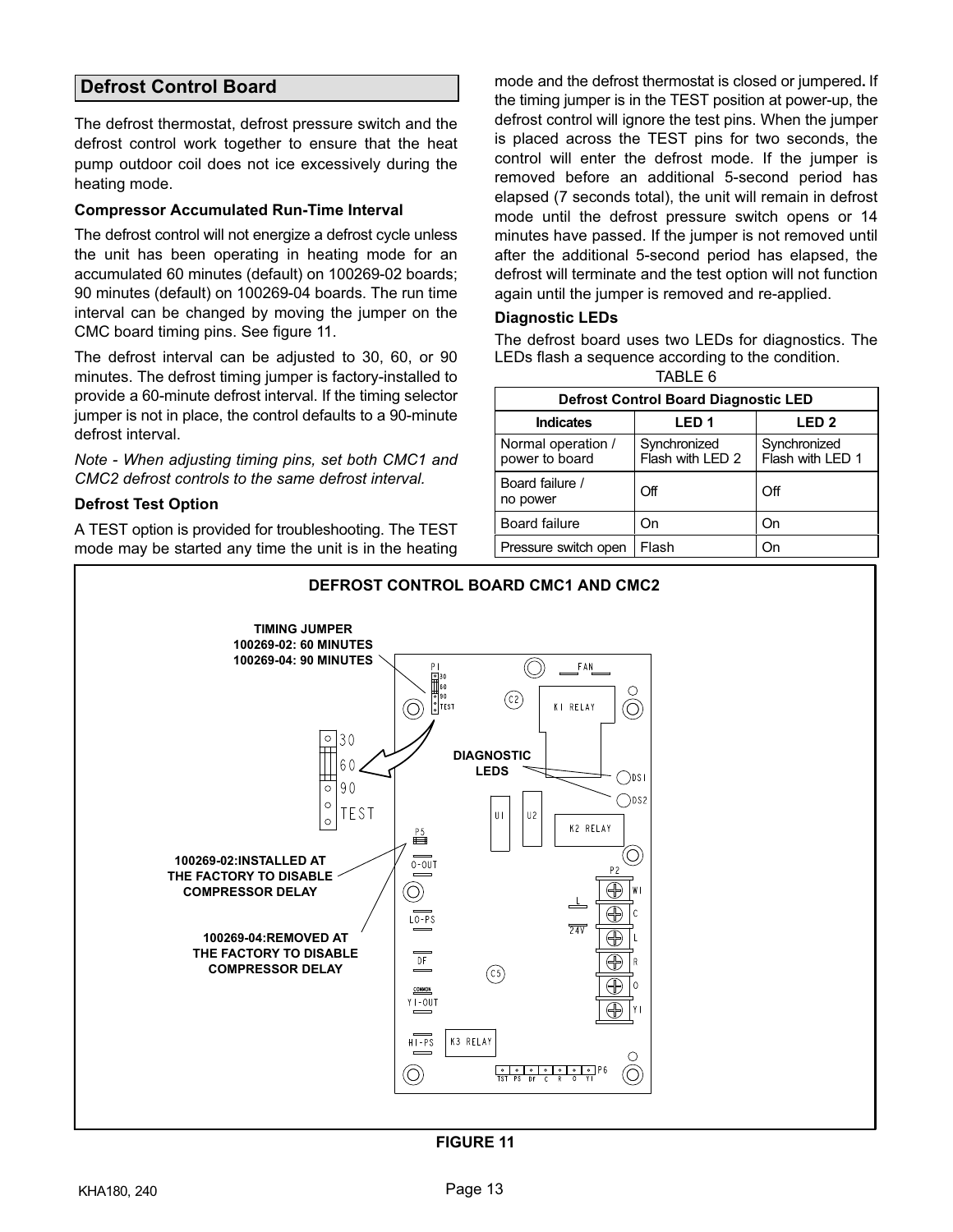### <span id="page-13-0"></span>**Supply Air Inverter Start-Up**

### **A-General**

Supply air inverters provide two blower speeds. The blower will operate at lower speeds when cooling demand is low and higher speeds when cooling demand is high. This results in lower energy consumption.

Units will operate at high speed during ventilation (blower "G" only signal) but can be adjusted to operate at low speed.

Low speed is approximately 2/3 of the full speed RPM.

### **B-Set Maximum Blower CFM**

- 1. Initiate a blower (G) only signal from the room thermostat or control system.
- 2. Adjust the blower pulley to deliver the full (high speed) CFM in the typical manner. See *Determining Unit CFM* in the Blower Operation and Adjustment section.

### **C-Set Blower Speed During Ventilation**

To save energy during ventilation, the blower speed can be set to low. This is accomplished by changing the ventilation speed switch on the VFD control board to "LO". See figure 12.

*Note - On units equipped with an economizer, set damper minimum position as shown in the next section. After adjusting the low speed minimum position, the ventilation speed switch will be in the "LO" position.*

### **D-Set Damper Minimum Position (Units W/ Economizer)**

To maintain required minimum ventilation air volumes when the unit is in the occupied mode, two minimum damper positions must be set. A high and a low speed potentiometer are provided on the VFD control board to adjust minimum damper position. See figure 12.

### **Set High Speed Minimum Position**

- 1. Initiate a blower (G) only AND occupied demand from the room thermostat or control system.
- 2. Set the ventilation speed switch on the VFD control board to "HI".
- 3. Rotate the high speed potentiometer on the VFD control board to set the high speed minimum damper position.
- 4. Measure the intake air CFM. If the CFM is lower than the design specified CFM for ventilation air, use the potentiometer to increase the damper percent open. If the CFM is higher than specified, decrease the damper percent open.

*Note - Intake air CFM can also be determined using the outdoor air temperature, return air temperature and mixed air temperature. Refer to the economizer or outdoor air damper installation instructions.*

### **Set Low Speed Minimum Position**

- 1. Initiate a blower (G) only AND occupied demand from the room thermostat or control system.
- 2. Set the ventilation speed switch on the VFD control board to "LO".
- 3. Rotate the low speed potentiometer on the VFD control board to set the low speed minimum damper position.
- 4. Measure the intake air CFM. If the CFM is lower than the design specified CFM for ventilation air, use the potentiometer to increase the damper percent open. If the CFM is higher than specified, decrease the damper percent open.

*Note - Intake air CFM can also be determined using the outdoor air temperature, return air temperature and mixed air temperature. Refer to the economizer or outdoor air damper installation instructions.*



**Troubleshoot LVC2 Board (A183)**

Refer to wiring diagram sections B (unit), C (control) and D (economizer) located on inside of unit panels.

- 1. Inspect the LVC2 for damaged components. Replace the LVC2 if damaged components are found.
- 2. Check all wire connections to LVC2; secure if loose.
- 3. Check for 24VAC signal at the thermostat blower input (G to GND terminal). See figure [13.](#page-14-0)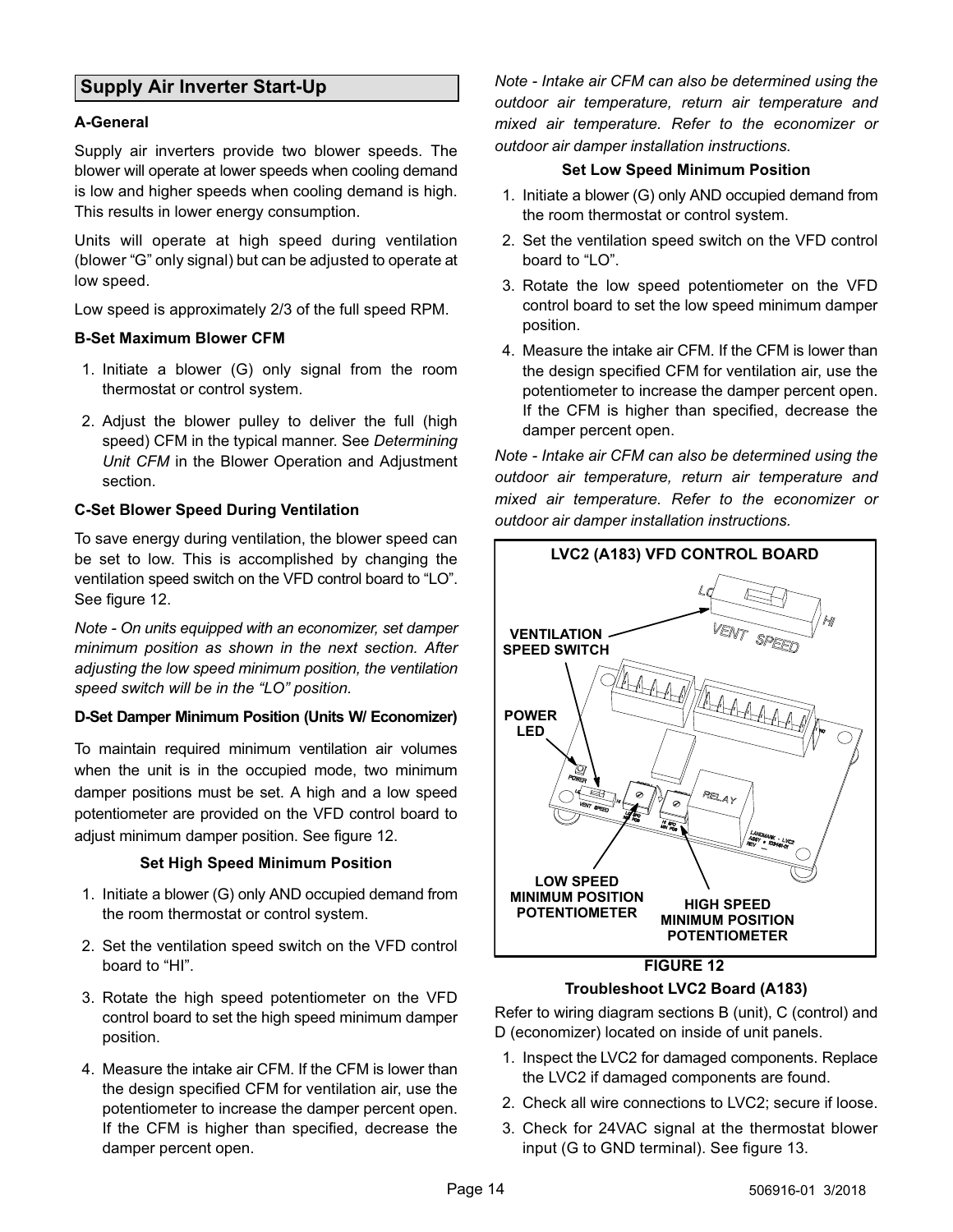<span id="page-14-0"></span>

**FIGURE 13**

- 4. If there is no thermostat signal, troubleshoot back toward the thermostat.
- 5. Check the power LED on the board. See figure [12.](#page-13-0)
- 6. If the power LED is not on, check voltage between LVC2 terminals PC (H2-1) and SD (H2-5). Voltage should read 24VDC.
- 7. If voltage does not read 24VDC, disconnect the H2 header from the LVC2 VFD inputs terminal block (to make sure the LVC2 is not shorting 24VDC supply from the inverter). Measure the voltage between the end terminals on the H2 header. If 24VDC is present, replace the LVC2 board. If no voltage is read, troubleshoot the VFD.
- 8. When LVC2 24VAC thermostat blower (G) input and 24VDC power are present, check the LVC2 low and high speed outputs. The LVC2 uses inverse logic to enable the blower; 1VDC will be read at the enabled blower speed terminal. See table 7.
- 9. If all inputs are correct and the unit still does not operate as intended, replace LVC2 board.

| Output<br><b>Terminals</b> | <b>Voltage</b> | <b>Blower Operation</b>              |
|----------------------------|----------------|--------------------------------------|
| RL-SD                      | 1VDC           | Low Speed                            |
| RH-SD                      | 24VDC          |                                      |
| RL-SD                      | 24VDC          | <b>High Speed</b>                    |
| RH-SD                      | 1VDC           |                                      |
| RL-SD                      | 1VDC           | Illegal State<br>(replace board)     |
| RH-SD                      | 1VDC           |                                      |
| RL-SD                      | 24VDC          | <b>Blower Off</b><br>(replace board) |
| RH-SD                      | 24VDC          |                                      |

**TABLE 7 LVC2 BOARD BLOWER OUTPUTS**

**Service** 

# **ACAUTION**

**Label all wires prior to disconnection when servicing controls. Wiring errors can cause improper and dangerous operation. Verify proper operation after servicing.**

The unit should be inspected once a year by a qualified service technician.

### **A-Lubrication**

All motors are lubricated at the factory. No further lubrication is required.

Blower shaft bearings are prelubricated. For extended bearing life, relubricate at least once every two years with a lithium base grease, such as Alvania 3 (Shell Oil), Chevron BRB2 (Standard Oil) or Regal AFB2 (Texas Oil). Use a hand grease gun for relubrication. Add only enough grease to purge through the bearings so that a bead of grease appears at the seal lip contacts.

### **B-Filters**

Units are equipped with six 24  $\times$  24  $\times$  2" filters. Filters should be checked and replaced when necessary with filters of like kind and size. Take note of air flow direction marking on filter frame when reinstalling filters. See figure 14.

*NOTE-Filters must be U.L.C. certified or equivalent for use in Canada.*



**FIGURE 14**